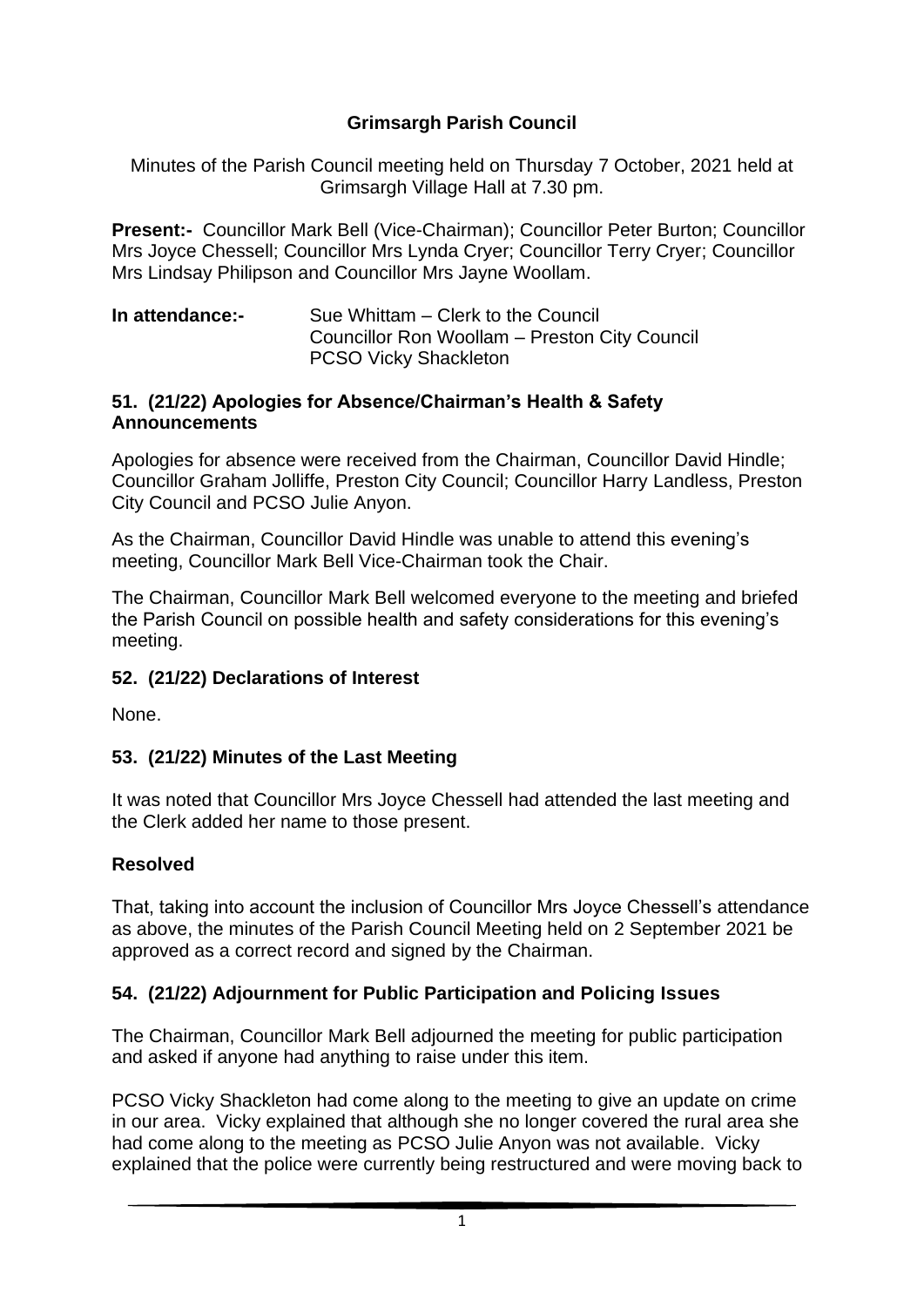the old system of Neighbourhood Policing. Vicky also informed the Parish Council that there had been 39 crimes during the period  $1<sup>st</sup>$  September – 30<sup>th</sup> September 2021. These were 1 vehicle theft; 1 theft; 1 criminal damage; 4 assaults (all domestic related); 1 domestic incident; 1 malicious communication; 3 RTC; 4 highway disruptions; 5 concerns for safety; 1 public order and nuisance; 3 suspicious circumstances and 14 classed as other. There was a general discussion about crime and the Clerk said that an article on how to report crime would be included in the December newsletter.

It was also reported that a number of anti vaccination stickers had been placed on the bus shelter and on the Parish Council notice board near the shop. The Clerk confirmed that she had asked the Lengthsman to remove the stickers and any further stickers would also be removed.

The Chairman, Mark Bell thanked PCSO Vicky Shackleton for attending and then reconvened the meeting.

#### **55. (21/22) Town and Country Planning Act, 1990**

The Parish Council gave consideration to the following Planning Applications: -

| 06/2021/1277 |                          | 13 Pendle Hill Close, Grimsargh PR2 5BG<br>Two storey side extension.                                                                                                                                                                                                                                                                                                   |
|--------------|--------------------------|-------------------------------------------------------------------------------------------------------------------------------------------------------------------------------------------------------------------------------------------------------------------------------------------------------------------------------------------------------------------------|
| 06/2021/1317 |                          | 268 Longridge Road, Grimsargh PR2 5AQ<br>Single storey rear extension.                                                                                                                                                                                                                                                                                                  |
| 06/2021/1335 | $\overline{\phantom{0}}$ | Land off Ribblesdale Drive, Grimsargh<br>Variation of condition 1 (plan numbers) pursuant to<br>planning permission 06/2017/1350 dated 10/09/2021 for<br>'Reserved matters application for 68no dwellings (namely<br>layout, scale, landscaping and appearance) pursuant to<br>outline planning permission 06/2016/0258'. Amendment<br>includes changes to house types. |

With regard to Planning Applications 06/2021/1277 and 06/2021/1317, the Parish Council had no comments to make on these applications.

With regard to Planning Application 06/2021/1335, the Clerk reported that she had contacted the Planning Officer to check that this revised application was to amend the house types only due to the site being sold by Wainhomes. It was noted that the Clerk had not received a response in time for the meeting, however, if there were any further amendments that could be of concern to the Parish Council then the Clerk would make the Parish Council aware. It was noted that it was difficult to follow amendments to Planning Applications and from looking at the plans it appeared that the amendments were to the house types only and that there was no impact on the public right of way. However, if this was not the case then the Clerk would update the Parish Council accordingly. The Parish Council had no comments to make on the amendments to the house types.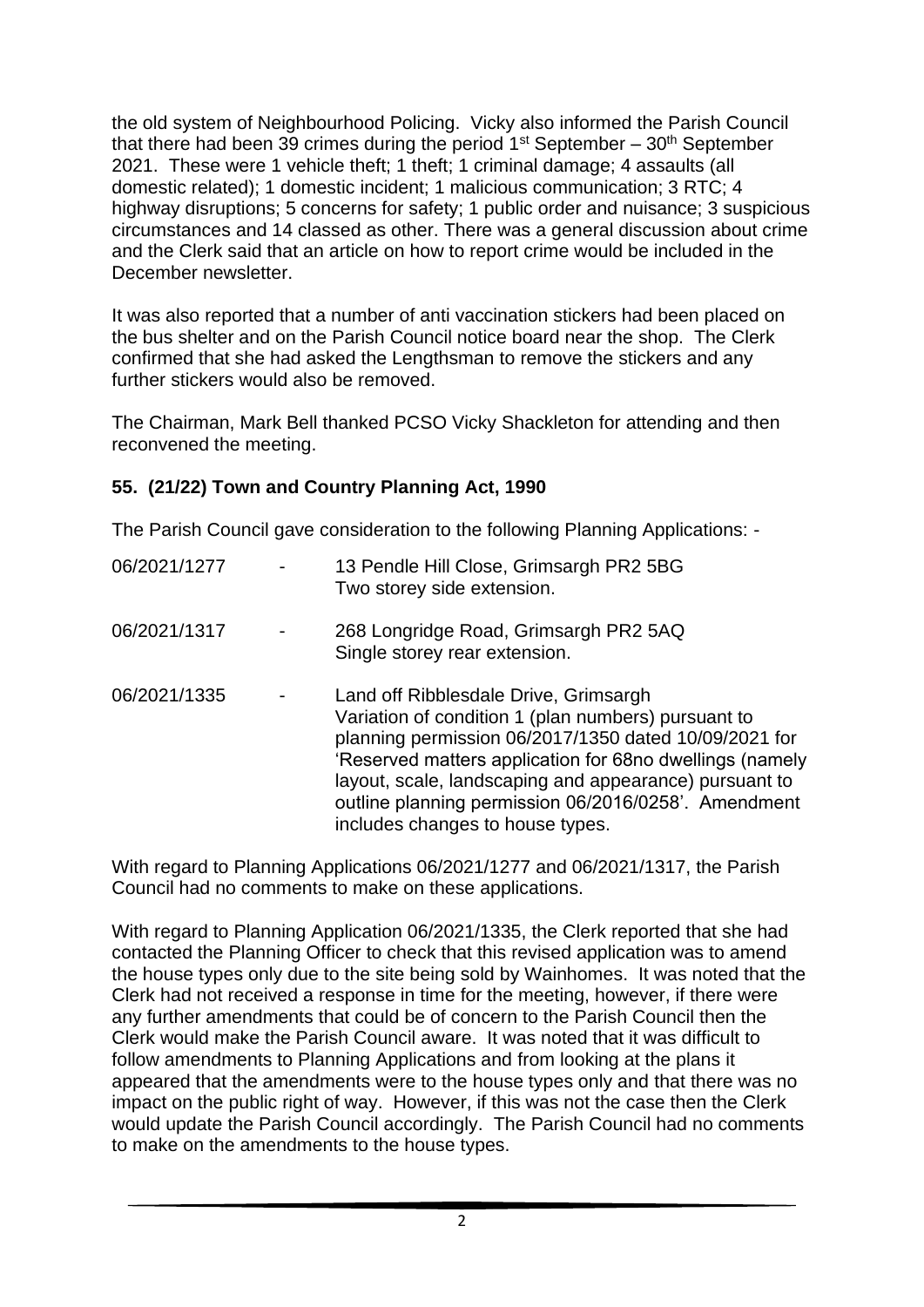The Parish Council noted that Planning Application 06/2021/1114 for the installation of a mast on the footpath adjacent to 156 Preston Road, Grimsargh had been refused by Preston City Council.

The Parish Council further noted that Planning Application 06/2019/1109 for the Older Persons Village, Preston Road, Grimsargh and 06/2019/1110 for the 30 bedroom care facility, Preston Road, Grimsargh were both approved by the Planning Committee at their meeting held on 30 September 2021.

Councillor Mrs Jayne Woollam also informed the Parish Council that Planning Application 06/2021/1076 for St Michael's Graveyard extension had been withdrawn due to the Environment Agency objecting until further information on the protection of groundwater had been received, and satisfied the Environment Agency's Groundwater Policies due to the proposed site being within source protection zone 3 and located on a principal aquifer.

There were no further planning issues for discussion at the meeting.

# **Resolved**

i) That, with regard to Planning Applications 06/2021/1277 and 06/2021/1317, the Parish Council had no comments to make on these applications.

ii) That, with regard to Planning Application 06/2021/1335 if the application was to amend the house types only then the Parish Council had no comment to make on this application.

iii) That, the update on other planning applications is received and noted.

# **56. (21/22) Report of the Community Safety Working Group**

Councillor Terry Cryer gave a verbal update to the Parish Community on the meeting of the Community Safety Working Group held remotely on 28 September 2021. The meeting had been held to discuss what could be done to protect the Christmas Tree that had been vandalised for the last two years. Councillor Terry Cryer reported that the Community Safety Working Group had discussed a number of options. One of the options was for the tree to be removed to the corner of the Village Green and for an additional camera to be purchased so the tree could be captured on CCTV. This was dependent on the tree being moved from its current position to the corner and this would need permission from Preston City Council who owned the land. The Clerk reported that the Officer responsible for the Christmas Tree was currently on leave so she had been unable to get a response for this evening's meeting. However, moving the tree would be dependent on the power supply and if the tree could be powered from its potential new location. The Clerk had also contacted the Officer at Preston to ask if the electric substation on the Village Green could be caged to prevent anyone tampering with the electric connections.

As the next meeting of the Parish Council was in November and there needed to be something in place for when the tree arrived, it was agreed that in principle the Parish Council would pay for an additional CCTV camera at an estimated cost of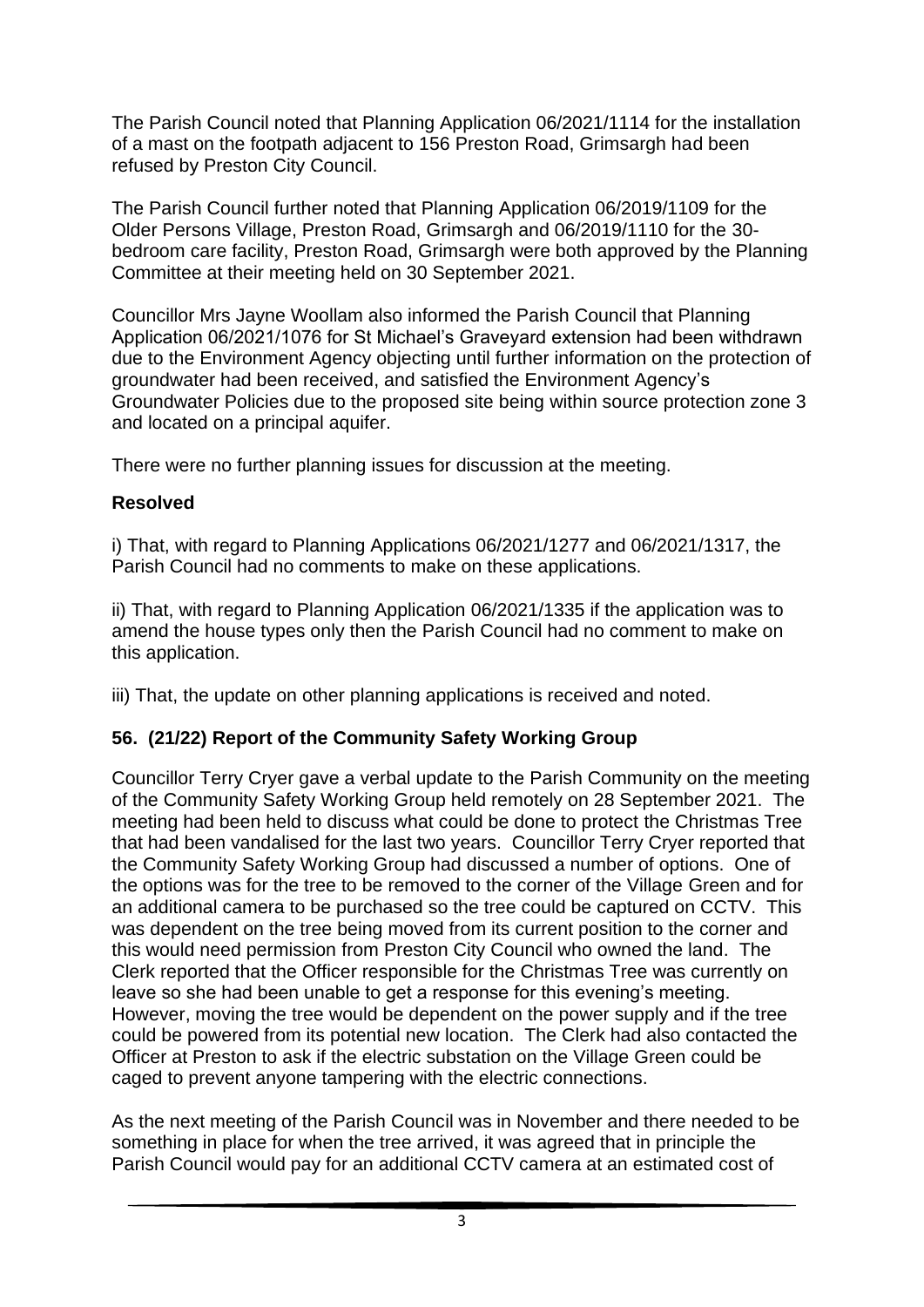around £360, subject to the tree being moved to the corner location and with the agreement of Preston City Council. This would be funded from Parish Council CiL monies.

The Chairman, Councillor Mark Bell thanked Councillor Terry Cryer for the update and the potential solutions for this year's Christmas Tree.

#### **Resolved**

That, approval is given in principle to the purchase of an additional CCTV camera at an estimated cost of around £360, subject to the tree being moved to the corner location and with the agreement of Preston City Council. This would be funded from Parish Council CiL monies.

### **57. (21/22) SPiDS Update**

The Clerk had circulated to the Parish Council an updated report from Lancashire County Council (LCC) following the site visit by Alan Cox, the Community Safety Officer at LCC. The Parish Council considered the report and a copy is presented in the Minute Book. The Parish Council agreed that they now preferred site 1A instead of proposed site 1B close to The Hills due to the problems with overgrowing trees, that could potentially prevent the solar SPiD from working properly. The Parish Council agreed with their original recommendation regarding a proposed SPiD at the Longridge end of the village.

With regard to the position of SPiDs on Whittingham Lane, the Parish Council had previously agreed to support two SPiDs for this area. However, after discussion it was agreed that it would be beneficial for one of the SPiDs to be located closer to Haighton Green Lane which came under Haighton Parish Council. It was therefore agreed that the Clerk should contact the Clerk to Haighton Parish Council to see if they wished to fund and support a SPiD in their area. Depending on the response from Haighton Parish Council then this would be discussed further. The Parish Council also agreed to location 3C on Whittingham Lane. However, in view of the discussions with Haighton Parish Council, the final locations would be agreed when the Parish Council had received a response from Haighton.

It was noted that once the locations had been agreed they would be subject to approval by the Highways Engineer at LCC.

## **Resolved**

i) That, the Parish Council agrees to the locations of the Parish Council SPiDs as outlined above.

ii) That, with regard to the proposed locations on Whittingham Lane, that the Clerk consults with Haighton Parish Council to see if they wished to fund and support a SPiD in their area.

#### **58. (21/22) Christmas Arrangements 2021**

The Parish Council agreed the Christmas events for 2021 as follows: -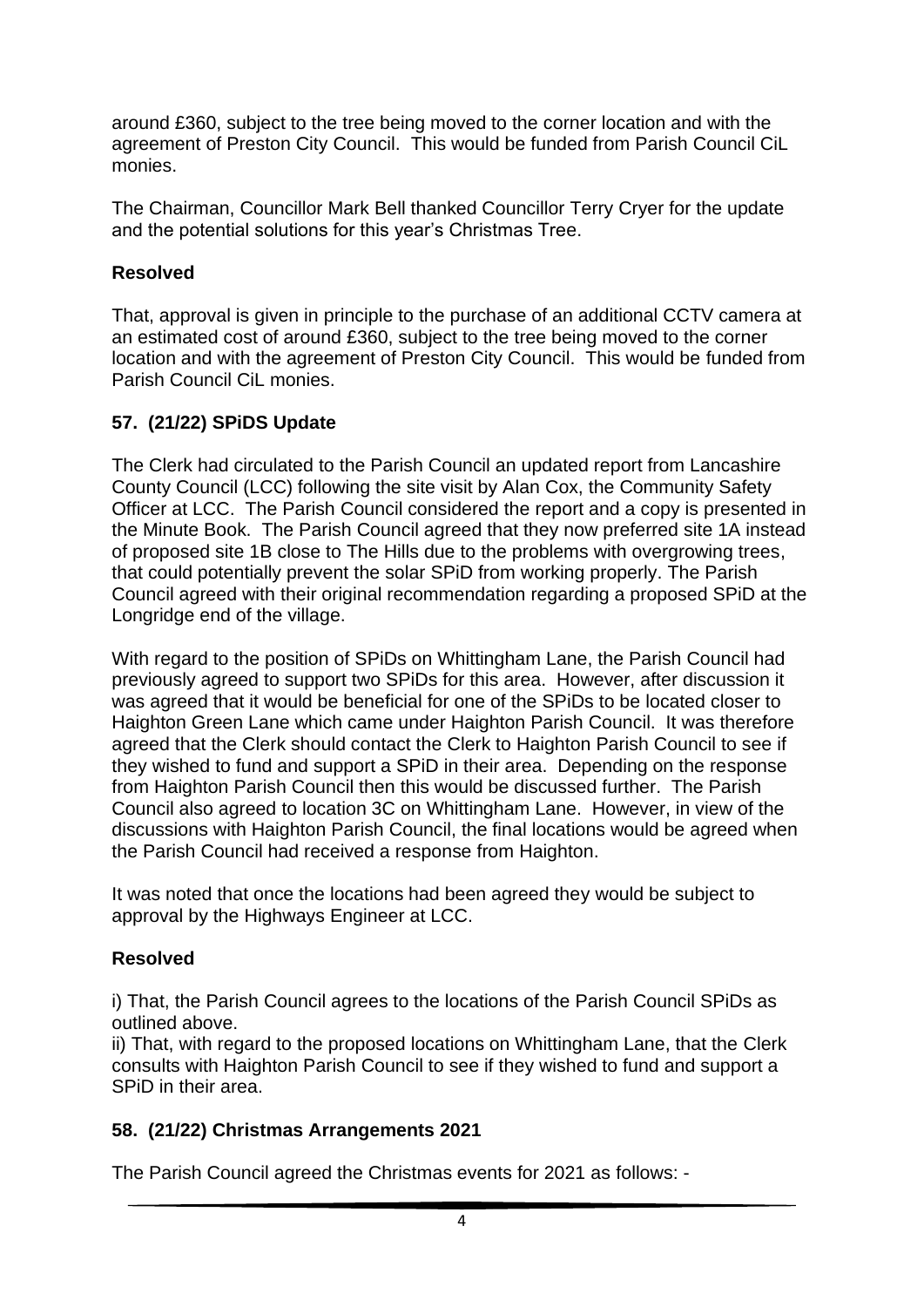Saturday 27 November – Christmas Tree lights switch on at 6.30pm. Friday 10 December – Carols around the Crib at 6.30pm.

#### **Resolved**

That approval is given to the Christmas events as outlined above.

#### **59. (21/22) Parish Council dates of meetings 2022**

The Parish Council considered the draft dates of meetings for 2022 and these were agreed as follows: -

Thursday 13 January 2022 \*(note change of date)

Thursday 3 February 2022

Thursday 3 March 2022

Thursday 7 April 2022

Thursday 12 May 2022 \*(note change of date due to Elections)

Thursday 2 June 2022

Thursday 7 July 2022

Thursday 1 September 2022

Thursday 6 October 2022

Thursday 3 November 2022

Thursday 1 December 2022

All meetings would be held at the Village Hall at 7.30pm.

#### **Resolved**

That approval is given to the dates of the Parish Council meetings for 2022 as outlined above.

#### **60. (21/22) Parish and Town Council Conference**

The Parish Council gave consideration to attending the LCC Parish and Town Council Conference to be held on Saturday 13 November between 9.45 am – 2.00 pm at County Hall, Preston. It was also noted that delegates could join remotely if they wished. Councillor Mrs Joyce Chessell agreed to attend on behalf of the Parish Council and the Clerk confirmed that she would book her place on the Conference and also a car parking space.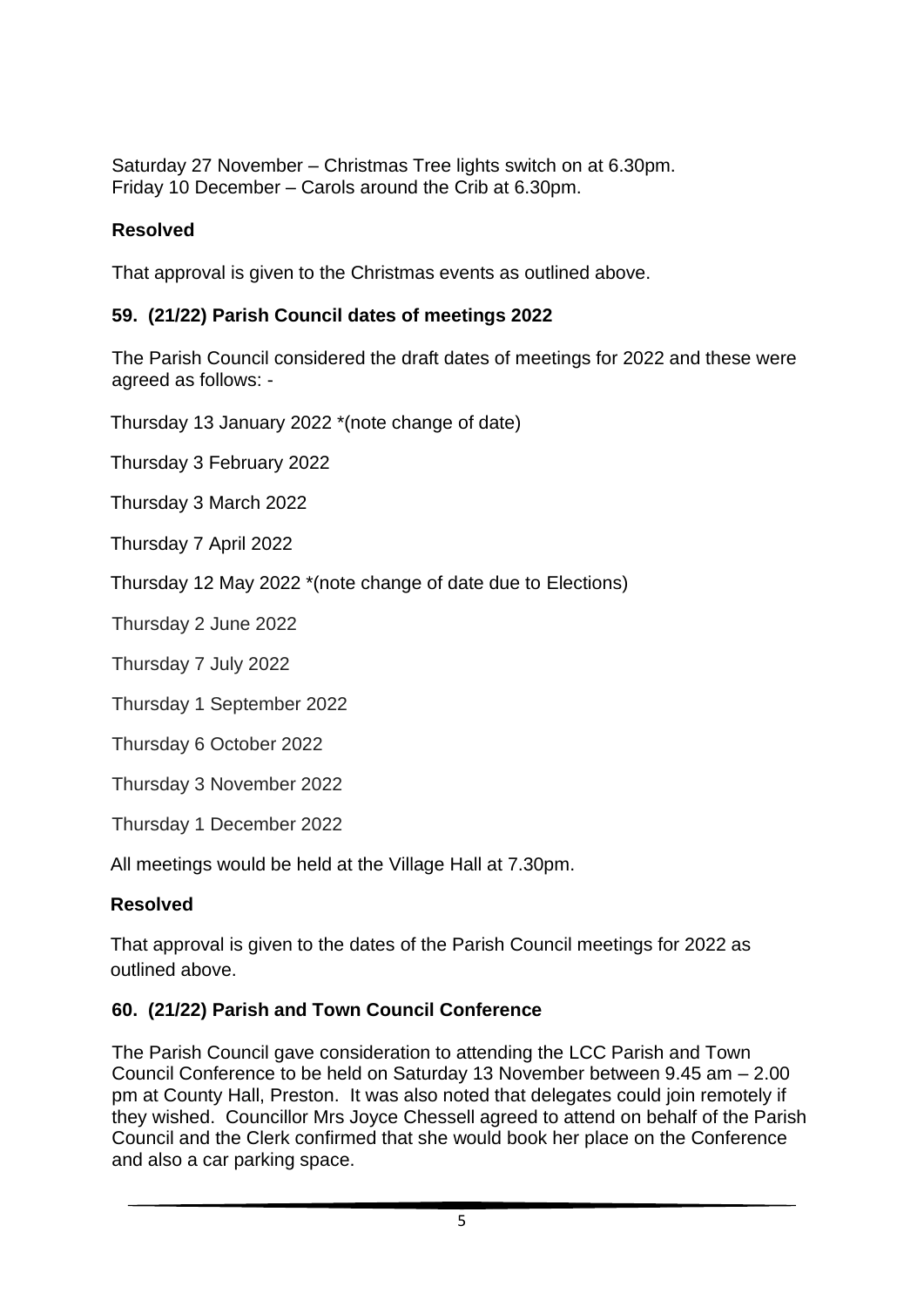# **Resolved**

That approval is given for Councillor Mrs Joyce Chessell to attend the LCC Parish and Town Council Conference on Saturday 13 November at County Hall, Preston.

# **61. (21/22) December Newsletter**

The Parish Council gave consideration to items for the December newsletter. The following items were suggested: -

Heritage Corner – The Chairman, David Hindle. Friday morning Coffee Club – Councillor Mrs Jayne Woollam to ask the organisers. The Angel Event – Councillor Mrs Jayne Woollam to provide pictures from the September event. Remembrance Sunday – Councillor Mrs Lindsay Philipson. Christmas Events - Sue Field Day - Keith Grimsargh Wetlands. (Item already received). Badminton Club. Police information - Sue Vacancies on the Parish Council - Sue

It was noted that the final items would need approval at the November meeting. It was further suggested that the Parish Council should obtain costs for delivering the newsletter.

# **62. (21/22) CiL Projects**

Councillor Peter Burton had asked for CiL projects to be put on the agenda to start a discussion on further projects that the Parish Council could support using CiL. It was noted that although the Parish Council had a number of smaller projects in mind for using our CiL monies there still needed to be a few larger projects due to the amount of CiL money that would be received. A general discussion followed and a number of ideas including the purchase of land either from Preston City Council or others; possible outdoor gym and/or possible skateboard park. The Clerk agreed to make some initial enquiries and would report back to the Parish Council in January.

# **63. (21/22) Financial Matters and banking**

It was noted that we currently had an estimated £112,522.32 in the Nat West bank as at 3 September 2021.

It was also noted that the following invoices had been paid since last meeting: -

Adam Cooper for July (47.4 hours) = £712.50 and August (46 hours) = £690, total £1,402.50 (Cheque no 1097).

Councillor Mrs Lindsay Philipson for vouchers for planter parents £70.00 (Cheque no 1098).